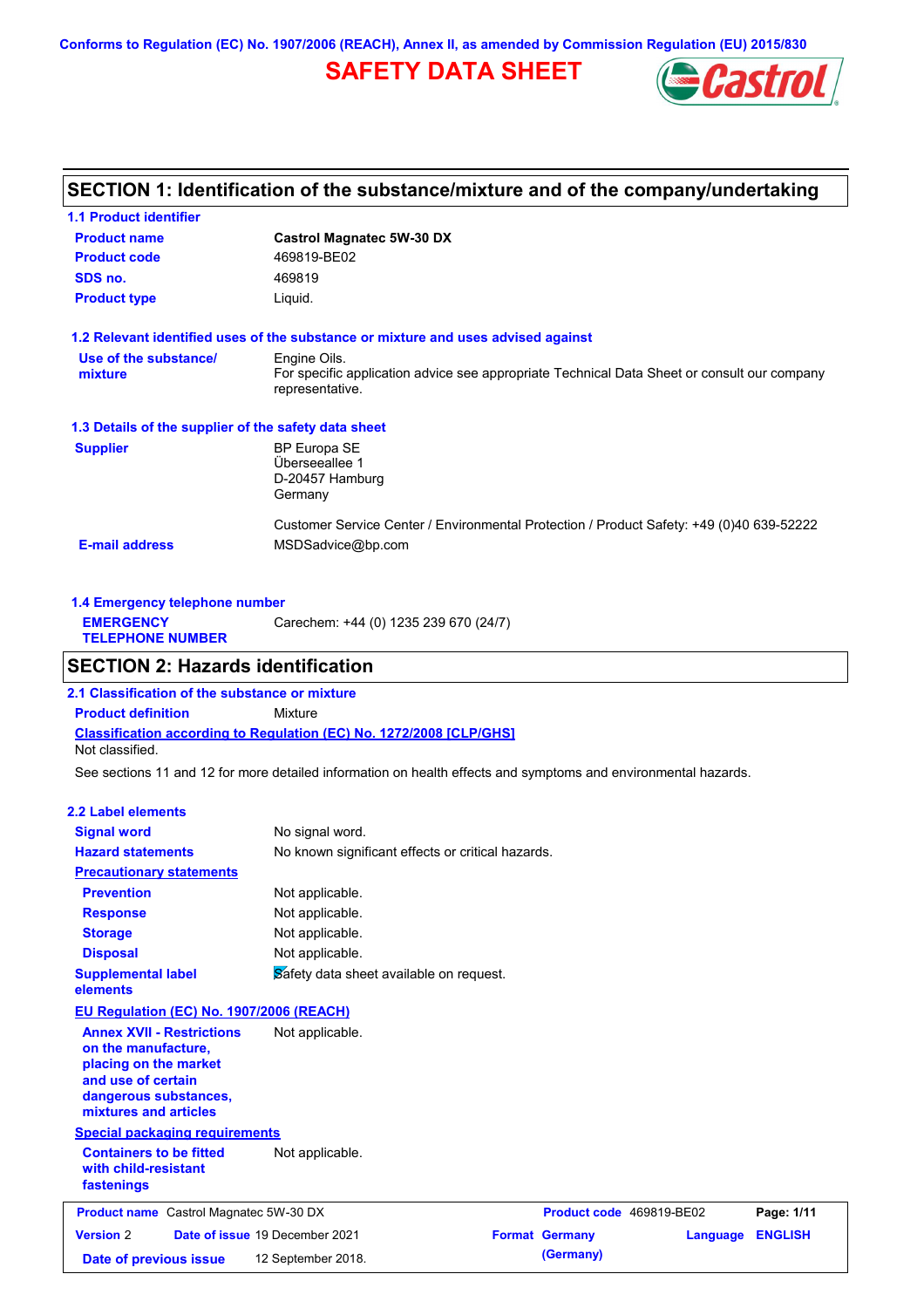## **SECTION 2: Hazards identification**

| <b>Tactile warning of danger</b>                                                                                         | Not applicable.                                                                                                                                                                                                          |
|--------------------------------------------------------------------------------------------------------------------------|--------------------------------------------------------------------------------------------------------------------------------------------------------------------------------------------------------------------------|
| 2.3 Other hazards                                                                                                        |                                                                                                                                                                                                                          |
| <b>Results of PBT and vPvB</b><br>assessment                                                                             | Product does not meet the criteria for PBT or vPvB according to Regulation (EC) No. 1907/2006,<br>Annex XIII.                                                                                                            |
| <b>Product meets the criteria</b><br>for PBT or vPvB according<br>to Regulation (EC) No.<br><b>1907/2006, Annex XIII</b> | This mixture does not contain any substances that are assessed to be a PBT or a vPvB.                                                                                                                                    |
| Other hazards which do<br>not result in classification                                                                   | Defatting to the skin.<br>USED ENGINE OILS<br>Used engine oil may contain hazardous components which have the potential to cause skin<br>cancer.<br>See Toxicological Information, section 11 of this Safety Data Sheet. |

### **SECTION 3: Composition/information on ingredients**

**Mixture** 

#### **3.2 Mixtures**

**Product definition**

Highly refined base oil (IP 346 DMSO extract < 3%). Proprietary performance additives.

|                                                                                      |           | <b>1272/2008 [CLP]</b> | Type                                                  |
|--------------------------------------------------------------------------------------|-----------|------------------------|-------------------------------------------------------|
| REACH #: 01-2119484627-25<br>EC: 265-157-1<br>CAS: 64742-54-7<br>Index: 649-467-00-8 | 250 - ≤75 | Asp. Tox. 1, H304      | $[1]$                                                 |
|                                                                                      |           |                        | <b>Regulation (EC) No.</b><br><b>Identifiers</b><br>% |

**See Section 16 for the full text of the H statements declared above.**

#### **Type**

[1] Substance classified with a health or environmental hazard

[2] Substance with a workplace exposure limit

[3] Substance meets the criteria for PBT according to Regulation (EC) No. 1907/2006, Annex XIII

[4] Substance meets the criteria for vPvB according to Regulation (EC) No. 1907/2006, Annex XIII

[5] Substance of equivalent concern

[6] Additional disclosure due to company policy

Occupational exposure limits, if available, are listed in Section 8.

### **SECTION 4: First aid measures**

#### Do not induce vomiting unless directed to do so by medical personnel. Get medical attention if symptoms occur. In case of contact, immediately flush eyes with plenty of water for at least 15 minutes. Eyelids should be held away from the eyeball to ensure thorough rinsing. Check for and remove any contact lenses. Get medical attention. **4.1 Description of first aid measures** If inhaled, remove to fresh air. Get medical attention if symptoms occur. **Ingestion Inhalation Eye contact Protection of first-aiders** No action shall be taken involving any personal risk or without suitable training. **Skin contact** Wash skin thoroughly with soap and water or use recognised skin cleanser. Remove contaminated clothing and shoes. Wash clothing before reuse. Clean shoes thoroughly before reuse. Get medical attention if irritation develops.

#### **4.2 Most important symptoms and effects, both acute and delayed**

See Section 11 for more detailed information on health effects and symptoms. **Potential acute health effects Inhalation** Vapour inhalation under ambient conditions is not normally a problem due to low vapour pressure. **Ingestion** No known significant effects or critical hazards. **Skin contact** Defatting to the skin. May cause skin dryness and irritation. **Eye contact** No known significant effects or critical hazards. **Delayed and immediate effects as well as chronic effects from short and long-term exposure Inhalation Inhalation** Overexposure to the inhalation of airborne droplets or aerosols may cause irritation of the respiratory tract.

| <b>Product name</b> Castrol Magnatec 5W-30 DX |  | Product code 469819-BE02              |  | Page: 2/11            |                  |  |
|-----------------------------------------------|--|---------------------------------------|--|-----------------------|------------------|--|
| <b>Version 2</b>                              |  | <b>Date of issue 19 December 2021</b> |  | <b>Format Germany</b> | Language ENGLISH |  |
| Date of previous issue                        |  | 12 September 2018.                    |  | (Germany)             |                  |  |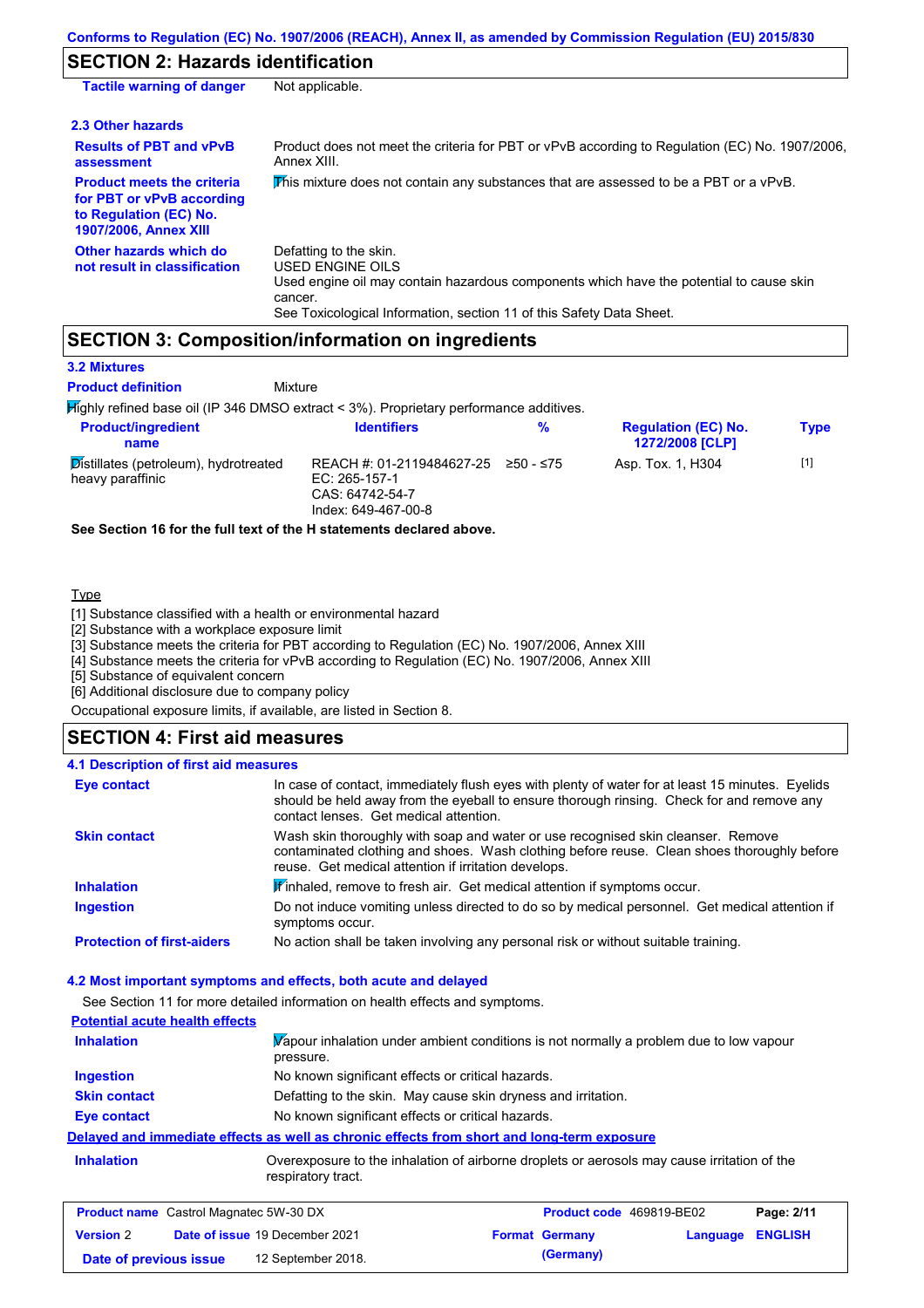|                                                           | Conforms to Regulation (EC) No. 1907/2006 (REACH), Annex II, as amended by Commission Regulation (EU) 2015/830                                                                                                                                                                                                                                                    |
|-----------------------------------------------------------|-------------------------------------------------------------------------------------------------------------------------------------------------------------------------------------------------------------------------------------------------------------------------------------------------------------------------------------------------------------------|
| <b>SECTION 4: First aid measures</b>                      |                                                                                                                                                                                                                                                                                                                                                                   |
| <b>Ingestion</b>                                          | Ingestion of large quantities may cause nausea and diarrhoea.                                                                                                                                                                                                                                                                                                     |
| <b>Skin contact</b>                                       | Prolonged or repeated contact can defat the skin and lead to irritation and/or dermatitis.                                                                                                                                                                                                                                                                        |
| <b>Eye contact</b>                                        | Potential risk of transient stinging or redness if accidental eye contact occurs.                                                                                                                                                                                                                                                                                 |
|                                                           | 4.3 Indication of any immediate medical attention and special treatment needed                                                                                                                                                                                                                                                                                    |
| <b>Notes to physician</b>                                 | Treatment should in general be symptomatic and directed to relieving any effects.                                                                                                                                                                                                                                                                                 |
| <b>SECTION 5: Firefighting measures</b>                   |                                                                                                                                                                                                                                                                                                                                                                   |
| 5.1 Extinguishing media                                   |                                                                                                                                                                                                                                                                                                                                                                   |
| <b>Suitable extinguishing</b><br>media                    | In case of fire, use foam, dry chemical or carbon dioxide extinguisher or spray.                                                                                                                                                                                                                                                                                  |
| <b>Unsuitable extinguishing</b><br>media                  | Do not use water jet. The use of a water jet may cause the fire to spread by splashing the<br>burning product.                                                                                                                                                                                                                                                    |
| 5.2 Special hazards arising from the substance or mixture |                                                                                                                                                                                                                                                                                                                                                                   |
| <b>Hazards from the</b><br>substance or mixture           | In a fire or if heated, a pressure increase will occur and the container may burst.                                                                                                                                                                                                                                                                               |
| <b>Hazardous combustion</b>                               | Combustion products may include the following:                                                                                                                                                                                                                                                                                                                    |
| products                                                  | carbon oxides (CO, CO <sub>2</sub> ) (carbon monoxide, carbon dioxide)                                                                                                                                                                                                                                                                                            |
| <b>5.3 Advice for firefighters</b>                        |                                                                                                                                                                                                                                                                                                                                                                   |
| <b>Special precautions for</b><br>fire-fighters           | No action shall be taken involving any personal risk or without suitable training. Promptly<br>isolate the scene by removing all persons from the vicinity of the incident if there is a fire.                                                                                                                                                                    |
| <b>Special protective</b><br>equipment for fire-fighters  | Fire-fighters should wear appropriate protective equipment and self-contained breathing<br>apparatus (SCBA) with a full face-piece operated in positive pressure mode. Clothing for fire-<br>fighters (including helmets, protective boots and gloves) conforming to European standard EN<br>469 will provide a basic level of protection for chemical incidents. |

# **SECTION 6: Accidental release measures**

#### **6.1 Personal precautions, protective equipment and emergency procedures**

| For non-emergency<br>personnel                           | No action shall be taken involving any personal risk or without suitable training. Evacuate<br>surrounding areas. Keep unnecessary and unprotected personnel from entering. Do not touch<br>or walk through spilt material. Floors may be slippery; use care to avoid falling. Put on<br>appropriate personal protective equipment.                                                            |
|----------------------------------------------------------|------------------------------------------------------------------------------------------------------------------------------------------------------------------------------------------------------------------------------------------------------------------------------------------------------------------------------------------------------------------------------------------------|
| For emergency responders                                 | If specialised clothing is required to deal with the spillage, take note of any information in<br>Section 8 on suitable and unsuitable materials. See also the information in "For non-<br>emergency personnel".                                                                                                                                                                               |
| <b>6.2 Environmental</b><br>precautions                  | Avoid dispersal of spilt material and runoff and contact with soil, waterways, drains and sewers.<br>Inform the relevant authorities if the product has caused environmental pollution (sewers,<br>waterways, soil or air).                                                                                                                                                                    |
| 6.3 Methods and material for containment and cleaning up |                                                                                                                                                                                                                                                                                                                                                                                                |
| <b>Small spill</b>                                       | Stop leak if without risk. Move containers from spill area. Absorb with an inert material and<br>place in an appropriate waste disposal container. Dispose of via a licensed waste disposal<br>contractor.                                                                                                                                                                                     |
| Large spill                                              | Stop leak if without risk. Move containers from spill area. Prevent entry into sewers, water<br>courses, basements or confined areas. Contain and collect spillage with non-combustible,<br>absorbent material e.g. sand, earth, vermiculite or diatomaceous earth and place in container<br>for disposal according to local regulations. Dispose of via a licensed waste disposal contractor. |
| 6.4 Reference to other                                   | See Section 1 for emergency contact information.                                                                                                                                                                                                                                                                                                                                               |
| <b>sections</b>                                          | See Section 5 for firefighting measures.                                                                                                                                                                                                                                                                                                                                                       |
|                                                          | See Section 8 for information on appropriate personal protective equipment.                                                                                                                                                                                                                                                                                                                    |
|                                                          | See Section 12 for environmental precautions.                                                                                                                                                                                                                                                                                                                                                  |
|                                                          | See Section 13 for additional waste treatment information.                                                                                                                                                                                                                                                                                                                                     |

| <b>Product name</b> Castrol Magnatec 5W-30 DX |  | <b>Product code</b> 469819-BE02       |  | Page: 3/11            |                         |  |
|-----------------------------------------------|--|---------------------------------------|--|-----------------------|-------------------------|--|
| <b>Version 2</b>                              |  | <b>Date of issue 19 December 2021</b> |  | <b>Format Germany</b> | <b>Language ENGLISH</b> |  |
| Date of previous issue                        |  | 12 September 2018.                    |  | (Germany)             |                         |  |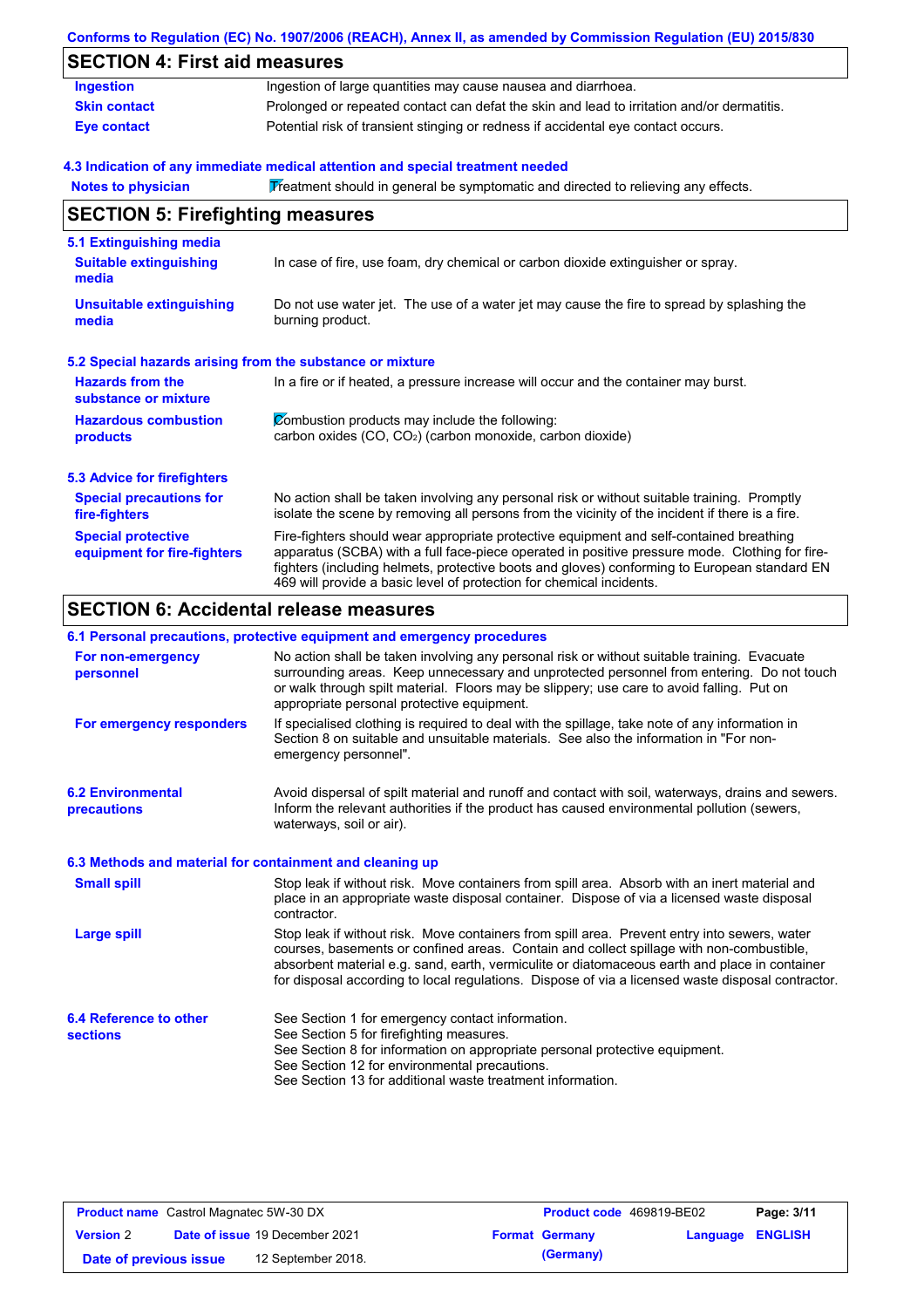## **SECTION 7: Handling and storage**

| <b>Protective measures</b>                                                    | Put on appropriate personal protective equipment.                                                                                                                                                                                                                                                                                                                                                                                                                                        |
|-------------------------------------------------------------------------------|------------------------------------------------------------------------------------------------------------------------------------------------------------------------------------------------------------------------------------------------------------------------------------------------------------------------------------------------------------------------------------------------------------------------------------------------------------------------------------------|
| <b>Advice on general</b><br>occupational hygiene                              | Eating, drinking and smoking should be prohibited in areas where this material is handled,<br>stored and processed. Wash thoroughly after handling. Remove contaminated clothing and<br>protective equipment before entering eating areas. See also Section 8 for additional<br>information on hygiene measures.                                                                                                                                                                         |
| <b>7.2 Conditions for safe</b><br>storage, including any<br>incompatibilities | Store in accordance with local regulations. Store in a dry, cool and well-ventilated area, away<br>from incompatible materials (see Section 10). Keep away from heat and direct sunlight. Keep<br>container tightly closed and sealed until ready for use. Containers that have been opened must<br>be carefully resealed and kept upright to prevent leakage. Store and use only in equipment/<br>containers designed for use with this product. Do not store in unlabelled containers. |
| <b>Not suitable</b>                                                           | Prolonged exposure to elevated temperature                                                                                                                                                                                                                                                                                                                                                                                                                                               |
| <b>Germany - Storage code</b>                                                 | 10                                                                                                                                                                                                                                                                                                                                                                                                                                                                                       |

#### **7.3 Specific end use(s) Recommendations**

See section 1.2 and Exposure scenarios in annex, if applicable.

### **SECTION 8: Exposure controls/personal protection**

#### **8.1 Control parameters**

**Occupational exposure limits**

No exposure limit value known.

#### **Recommended monitoring procedures**

If this product contains ingredients with exposure limits, personal, workplace atmosphere or biological monitoring may be required to determine the effectiveness of the ventilation or other control measures and/or the necessity to use respiratory protective equipment. Reference should be made to monitoring standards, such as the following: European Standard EN 689 (Workplace atmospheres - Guidance for the assessment of exposure by inhalation to chemical agents for comparison with limit values and measurement strategy) European Standard EN 14042 (Workplace atmospheres - Guide for the application and use of procedures for the assessment of exposure to chemical and biological agents) European Standard EN 482 (Workplace atmospheres - General requirements for the performance of procedures for the measurement of chemical agents) Reference to national guidance documents for methods for the determination of hazardous substances will also be required.

#### **Derived No Effect Level**

**No DNELs/DMELs available.** 

#### **Predicted No Effect Concentration**

No PNECs available

| <b>8.2 Exposure controls</b>                      |                                                                                                                                                                                                                                                                                                                                                                                                                                                                                                                                                                                                                                                                                                                                                                                                                                                                                                                                                                                                         |  |                          |          |                |
|---------------------------------------------------|---------------------------------------------------------------------------------------------------------------------------------------------------------------------------------------------------------------------------------------------------------------------------------------------------------------------------------------------------------------------------------------------------------------------------------------------------------------------------------------------------------------------------------------------------------------------------------------------------------------------------------------------------------------------------------------------------------------------------------------------------------------------------------------------------------------------------------------------------------------------------------------------------------------------------------------------------------------------------------------------------------|--|--------------------------|----------|----------------|
| <b>Appropriate engineering</b><br><b>controls</b> | Provide exhaust ventilation or other engineering controls to keep the relevant airborne<br>concentrations below their respective occupational exposure limits.<br>All activities involving chemicals should be assessed for their risks to health, to ensure<br>exposures are adequately controlled. Personal protective equipment should only be considered<br>after other forms of control measures (e.g. engineering controls) have been suitably evaluated.<br>Personal protective equipment should conform to appropriate standards, be suitable for use, be<br>kept in good condition and properly maintained.<br>Your supplier of personal protective equipment should be consulted for advice on selection and<br>appropriate standards. For further information contact your national organisation for standards.<br>The final choice of protective equipment will depend upon a risk assessment. It is important to<br>ensure that all items of personal protective equipment are compatible. |  |                          |          |                |
| <b>Individual protection measures</b>             |                                                                                                                                                                                                                                                                                                                                                                                                                                                                                                                                                                                                                                                                                                                                                                                                                                                                                                                                                                                                         |  |                          |          |                |
| <b>Hygiene measures</b>                           | Wash hands, forearms and face thoroughly after handling chemical products, before eating,<br>smoking and using the lavatory and at the end of the working period. Ensure that eyewash<br>stations and safety showers are close to the workstation location.                                                                                                                                                                                                                                                                                                                                                                                                                                                                                                                                                                                                                                                                                                                                             |  |                          |          |                |
| <b>Respiratory protection</b>                     | In case of insufficient ventilation, wear suitable respiratory equipment.<br>The correct choice of respiratory protection depends upon the chemicals being handled, the<br>conditions of work and use, and the condition of the respiratory equipment. Safety procedures<br>should be developed for each intended application. Respiratory protection equipment should<br>therefore be chosen in consultation with the supplier/manufacturer and with a full assessment<br>of the working conditions.                                                                                                                                                                                                                                                                                                                                                                                                                                                                                                   |  |                          |          |                |
| <b>Eye/face protection</b>                        | Safety glasses with side shields.                                                                                                                                                                                                                                                                                                                                                                                                                                                                                                                                                                                                                                                                                                                                                                                                                                                                                                                                                                       |  |                          |          |                |
| <b>Skin protection</b>                            |                                                                                                                                                                                                                                                                                                                                                                                                                                                                                                                                                                                                                                                                                                                                                                                                                                                                                                                                                                                                         |  |                          |          |                |
| <b>Product name</b> Castrol Magnatec 5W-30 DX     |                                                                                                                                                                                                                                                                                                                                                                                                                                                                                                                                                                                                                                                                                                                                                                                                                                                                                                                                                                                                         |  | Product code 469819-BE02 |          | Page: 4/11     |
| <b>Version 2</b>                                  | Date of issue 19 December 2021                                                                                                                                                                                                                                                                                                                                                                                                                                                                                                                                                                                                                                                                                                                                                                                                                                                                                                                                                                          |  | <b>Format Germany</b>    | Language | <b>ENGLISH</b> |

**Date of previous issue 12 September 2018. (Germany)**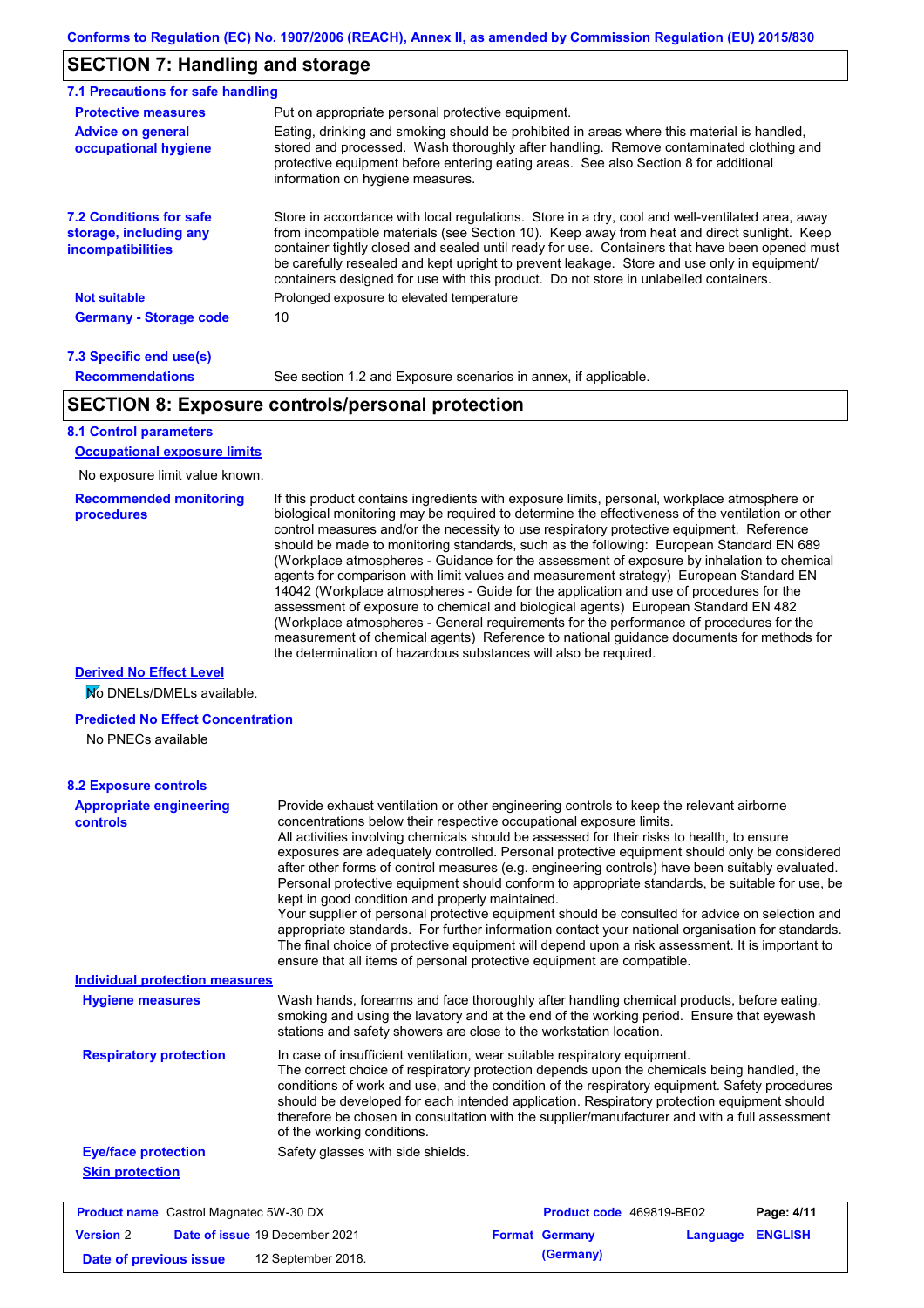#### **SECTION 8: Exposure controls/personal protection**

#### **Hand protection General Information:**

Because specific work environments and material handling practices vary, safety procedures should be developed for each intended application. The correct choice of protective gloves depends upon the chemicals being handled, and the conditions of work and use. Most gloves provide protection for only a limited time before they must be discarded and replaced (even the best chemically resistant gloves will break down after repeated chemical exposures).

Gloves should be chosen in consultation with the supplier / manufacturer and taking account of a full assessment of the working conditions.

Recommended: Nitrile gloves. **Breakthrough time:**

Breakthrough time data are generated by glove manufacturers under laboratory test conditions and represent how long a glove can be expected to provide effective permeation resistance. It is important when following breakthrough time recommendations that actual workplace conditions are taken into account. Always consult with your glove supplier for up-to-date technical information on breakthrough times for the recommended glove type. Our recommendations on the selection of gloves are as follows:

Continuous contact:

Gloves with a minimum breakthrough time of 240 minutes, or >480 minutes if suitable gloves can be obtained.

If suitable gloves are not available to offer that level of protection, gloves with shorter breakthrough times may be acceptable as long as appropriate glove maintenance and replacement regimes are determined and adhered to.

Short-term / splash protection:

Recommended breakthrough times as above.

It is recognised that for short-term, transient exposures, gloves with shorter breakthrough times may commonly be used. Therefore, appropriate maintenance and replacement regimes must be determined and rigorously followed.

#### **Glove Thickness:**

For general applications, we recommend gloves with a thickness typically greater than 0.35 mm.

It should be emphasised that glove thickness is not necessarily a good predictor of glove resistance to a specific chemical, as the permeation efficiency of the glove will be dependent on the exact composition of the glove material. Therefore, glove selection should also be based on consideration of the task requirements and knowledge of breakthrough times. Glove thickness may also vary depending on the glove manufacturer, the glove type and the glove model. Therefore, the manufacturers' technical data should always be taken into account to ensure selection of the most appropriate glove for the task.

Note: Depending on the activity being conducted, gloves of varying thickness may be required for specific tasks. For example:

 • Thinner gloves (down to 0.1 mm or less) may be required where a high degree of manual dexterity is needed. However, these gloves are only likely to give short duration protection and would normally be just for single use applications, then disposed of.

 • Thicker gloves (up to 3 mm or more) may be required where there is a mechanical (as well as a chemical) risk i.e. where there is abrasion or puncture potential.

**Skin and body**

Use of protective clothing is good industrial practice.

Personal protective equipment for the body should be selected based on the task being performed and the risks involved and should be approved by a specialist before handling this product.

Cotton or polyester/cotton overalls will only provide protection against light superficial contamination that will not soak through to the skin. Overalls should be laundered on a regular basis. When the risk of skin exposure is high (e.g. when cleaning up spillages or if there is a risk of splashing) then chemical resistant aprons and/or impervious chemical suits and boots will be required.

| <b>Product name</b> Castrol Magnatec 5W-30 DX |  |                                       | <b>Product code</b> 469819-BE02 | Page: 5/11            |                         |  |
|-----------------------------------------------|--|---------------------------------------|---------------------------------|-----------------------|-------------------------|--|
| <b>Version 2</b>                              |  | <b>Date of issue 19 December 2021</b> |                                 | <b>Format Germany</b> | <b>Language ENGLISH</b> |  |
| Date of previous issue                        |  | 12 September 2018.                    |                                 | (Germany)             |                         |  |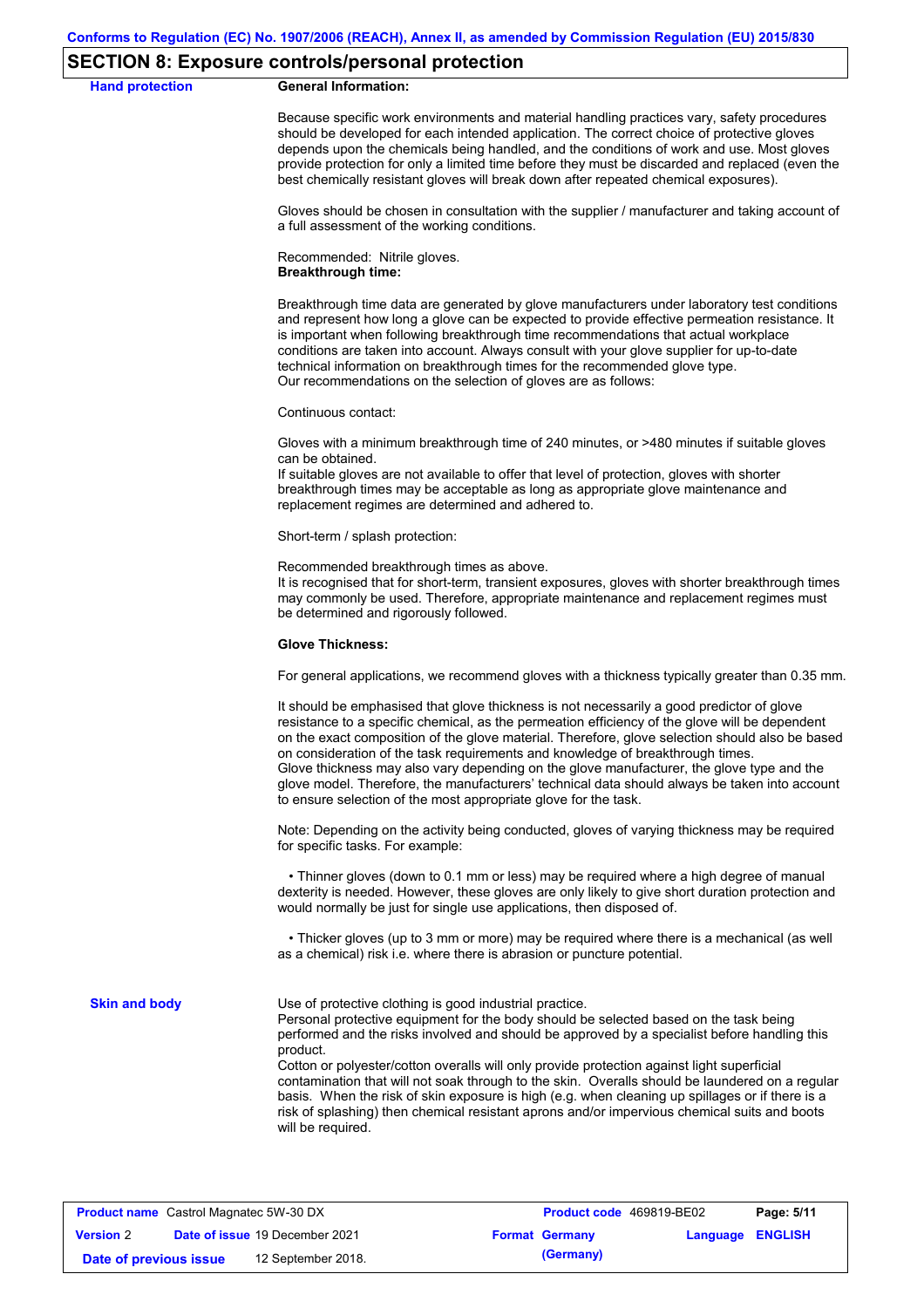# **SECTION 8: Exposure controls/personal protection**

| <b>Refer to standards:</b>                | Respiratory protection: EN 529<br>Gloves: EN 420, EN 374<br>Eye protection: EN 166<br>Filtering half-mask: EN 149<br>Filtering half-mask with valve: EN 405<br>Half-mask: EN 140 plus filter<br>Full-face mask: EN 136 plus filter<br>Particulate filters: FN 143<br>Gas/combined filters: EN 14387                           |
|-------------------------------------------|-------------------------------------------------------------------------------------------------------------------------------------------------------------------------------------------------------------------------------------------------------------------------------------------------------------------------------|
| <b>Environmental exposure</b><br>controls | Emissions from ventilation or work process equipment should be checked to ensure they<br>comply with the requirements of environmental protection legislation. In some cases, fume<br>scrubbers, filters or engineering modifications to the process equipment will be necessary to<br>reduce emissions to acceptable levels. |

# **SECTION 9: Physical and chemical properties**

The conditions of measurement of all properties are at standard temperature and pressure unless otherwise indicated.

#### **9.1 Information on basic physical and chemical properties**

| <b>Appearance</b>                                      |                                              |
|--------------------------------------------------------|----------------------------------------------|
| <b>Physical state</b>                                  | Liquid.                                      |
| <b>Colour</b>                                          | Amber. [Light]                               |
| <b>Odour</b>                                           | Not available.                               |
| <b>Odour threshold</b>                                 | Not available.                               |
| рH                                                     | Mot applicable.                              |
| <b>Melting point/freezing point</b>                    | Not available.                               |
| Initial boiling point and boiling                      | Not available.                               |
| range                                                  |                                              |
| <b>Pour point</b>                                      | $\overline{45}$ °C                           |
| <b>Flash point</b>                                     | Ølosed cup: 203°C (397.4°F) [Pensky-Martens] |
| <b>Evaporation rate</b>                                | Not available.                               |
| <b>Flammability (solid, gas)</b>                       | Not available.                               |
| <b>Upper/lower flammability or</b><br>explosive limits | Not available.                               |
| <b>Vapour pressure</b>                                 | Not available.                               |

#### Not available.

**Date of previous issue 12 September 2018. (Germany)** 

|                                                    |                                                                                                                                              | Vapour Pressure at 20°C |         |                          | Vapour pressure at 50°C |     |               |                |
|----------------------------------------------------|----------------------------------------------------------------------------------------------------------------------------------------------|-------------------------|---------|--------------------------|-------------------------|-----|---------------|----------------|
|                                                    | <b>Ingredient name</b>                                                                                                                       | mm Hg kPa               |         | <b>Method</b>            | mm<br>Hg                | kPa | <b>Method</b> |                |
|                                                    | Distillates (petroleum),<br>hydrotreated heavy<br>paraffinic                                                                                 | < 0.08                  | < 0.011 | <b>ASTM D 5191</b>       |                         |     |               |                |
|                                                    | Distillates (petroleum),<br>hydrotreated heavy<br>paraffinic                                                                                 | < 0.08                  | < 0.011 | <b>ASTM D 5191</b>       |                         |     |               |                |
|                                                    | Distillates (petroleum),<br>solvent-dewaxed<br>heavy paraffinic                                                                              | < 0.08                  | < 0.011 | <b>ASTM D 5191</b>       |                         |     |               |                |
| <b>Vapour density</b>                              | Not available.                                                                                                                               |                         |         |                          |                         |     |               |                |
| <b>Relative density</b>                            | Not available.                                                                                                                               |                         |         |                          |                         |     |               |                |
| <b>Density</b>                                     | <1000 kg/m <sup>3</sup> (<1 g/cm <sup>3</sup> ) at 15°C                                                                                      |                         |         |                          |                         |     |               |                |
| <b>Solubility(ies)</b>                             | insoluble in water.                                                                                                                          |                         |         |                          |                         |     |               |                |
| <b>Partition coefficient: n-octanol/</b><br>water  | Mot applicable.                                                                                                                              |                         |         |                          |                         |     |               |                |
| <b>Auto-ignition temperature</b>                   | Not available.                                                                                                                               |                         |         |                          |                         |     |               |                |
| <b>Decomposition temperature</b>                   | Not available.                                                                                                                               |                         |         |                          |                         |     |               |                |
| <b>Viscosity</b>                                   | Kinematic: 63.9 mm <sup>2</sup> /s (63.9 cSt) at 40 <sup>°</sup> C<br>Kinematic: 11.2 to 11.7 mm <sup>2</sup> /s (11.2 to 11.7 cSt) at 100°C |                         |         |                          |                         |     |               |                |
| <b>Explosive properties</b>                        | Not available.                                                                                                                               |                         |         |                          |                         |     |               |                |
| <b>Oxidising properties</b>                        | Not available.                                                                                                                               |                         |         |                          |                         |     |               |                |
| <b>Particle characteristics</b>                    |                                                                                                                                              |                         |         |                          |                         |     |               |                |
| <b>Median particle size</b>                        | Mot applicable.                                                                                                                              |                         |         |                          |                         |     |               |                |
| <b>Product name</b> Castrol Magnatec 5W-30 DX      |                                                                                                                                              |                         |         | Product code 469819-BE02 |                         |     |               | Page: 6/11     |
| Date of issue 19 December 2021<br><b>Version 2</b> |                                                                                                                                              |                         |         | <b>Format Germany</b>    |                         |     | Language      | <b>ENGLISH</b> |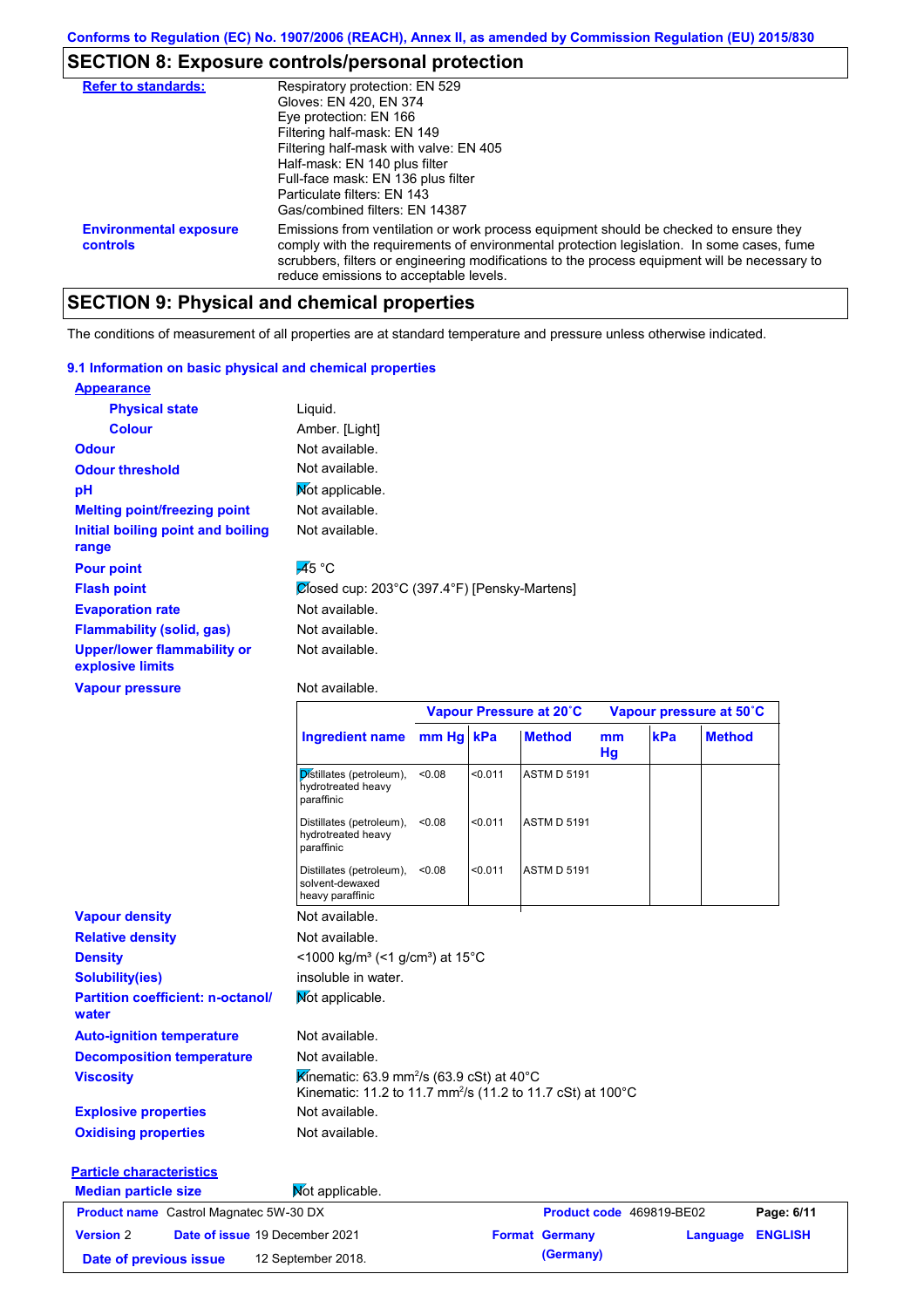# **SECTION 9: Physical and chemical properties**

**9.2 Other information**

No additional information.

# **SECTION 10: Stability and reactivity**

| <b>10.1 Reactivity</b>                            | No specific test data available for this product. Refer to Conditions to avoid and Incompatible<br>materials for additional information.                                |
|---------------------------------------------------|-------------------------------------------------------------------------------------------------------------------------------------------------------------------------|
| <b>10.2 Chemical stability</b>                    | The product is stable.                                                                                                                                                  |
| <b>10.3 Possibility of</b><br>hazardous reactions | Under normal conditions of storage and use, hazardous reactions will not occur.<br>Under normal conditions of storage and use, hazardous polymerisation will not occur. |
| <b>10.4 Conditions to avoid</b>                   | Avoid all possible sources of ignition (spark or flame).                                                                                                                |
| <b>10.5 Incompatible materials</b>                | Reactive or incompatible with the following materials: oxidising materials.                                                                                             |
| <b>10.6 Hazardous</b><br>decomposition products   | Under normal conditions of storage and use, hazardous decomposition products should not be<br>produced.                                                                 |

# **SECTION 11: Toxicological information**

| 11.1 Information on toxicological effects          |                                                                                                                                                                                                                                                                                                                                                                                                                 |
|----------------------------------------------------|-----------------------------------------------------------------------------------------------------------------------------------------------------------------------------------------------------------------------------------------------------------------------------------------------------------------------------------------------------------------------------------------------------------------|
| <b>Acute toxicity estimates</b>                    |                                                                                                                                                                                                                                                                                                                                                                                                                 |
| Not available.                                     |                                                                                                                                                                                                                                                                                                                                                                                                                 |
| <b>Information on likely</b><br>routes of exposure | Routes of entry anticipated: Dermal, Inhalation.                                                                                                                                                                                                                                                                                                                                                                |
| <b>Potential acute health effects</b>              |                                                                                                                                                                                                                                                                                                                                                                                                                 |
| <b>Inhalation</b>                                  | Vapour inhalation under ambient conditions is not normally a problem due to low vapour<br>pressure.                                                                                                                                                                                                                                                                                                             |
| <b>Ingestion</b>                                   | No known significant effects or critical hazards.                                                                                                                                                                                                                                                                                                                                                               |
| <b>Skin contact</b>                                | Defatting to the skin. May cause skin dryness and irritation.                                                                                                                                                                                                                                                                                                                                                   |
| <b>Eye contact</b>                                 | No known significant effects or critical hazards.                                                                                                                                                                                                                                                                                                                                                               |
|                                                    | <b>Symptoms related to the physical, chemical and toxicological characteristics</b>                                                                                                                                                                                                                                                                                                                             |
| <b>Inhalation</b>                                  | No specific data.                                                                                                                                                                                                                                                                                                                                                                                               |
| <b>Ingestion</b>                                   | No specific data.                                                                                                                                                                                                                                                                                                                                                                                               |
| <b>Skin contact</b>                                | Adverse symptoms may include the following:<br>irritation<br>dryness<br>cracking                                                                                                                                                                                                                                                                                                                                |
| <b>Eye contact</b>                                 | No specific data.                                                                                                                                                                                                                                                                                                                                                                                               |
|                                                    | Delayed and immediate effects as well as chronic effects from short and long-term exposure                                                                                                                                                                                                                                                                                                                      |
| <b>Inhalation</b>                                  | Overexposure to the inhalation of airborne droplets or aerosols may cause irritation of the<br>respiratory tract.                                                                                                                                                                                                                                                                                               |
| <b>Ingestion</b>                                   | Ingestion of large quantities may cause nausea and diarrhoea.                                                                                                                                                                                                                                                                                                                                                   |
| <b>Skin contact</b>                                | Prolonged or repeated contact can defat the skin and lead to irritation and/or dermatitis.                                                                                                                                                                                                                                                                                                                      |
| <b>Eye contact</b>                                 | Potential risk of transient stinging or redness if accidental eye contact occurs.                                                                                                                                                                                                                                                                                                                               |
| <b>Potential chronic health effects</b>            |                                                                                                                                                                                                                                                                                                                                                                                                                 |
| General                                            | <b>USED ENGINE OILS</b><br>Combustion products resulting from the operation of internal combustion engines contaminate<br>engine oils during use. Used engine oil may contain hazardous components which have the<br>potential to cause skin cancer. Frequent or prolonged contact with all types and makes of used<br>engine oil must therefore be avoided and a high standard of personal hygiene maintained. |
| <b>Carcinogenicity</b>                             | No known significant effects or critical hazards.                                                                                                                                                                                                                                                                                                                                                               |
| <b>Mutagenicity</b>                                | No known significant effects or critical hazards.                                                                                                                                                                                                                                                                                                                                                               |
| <b>Developmental effects</b>                       | No known significant effects or critical hazards.                                                                                                                                                                                                                                                                                                                                                               |
| <b>Fertility effects</b>                           | No known significant effects or critical hazards.                                                                                                                                                                                                                                                                                                                                                               |
|                                                    |                                                                                                                                                                                                                                                                                                                                                                                                                 |

| <b>Product name</b> Castrol Magnatec 5W-30 DX |  |                                       | <b>Product code</b> 469819-BE02 |                       | Page: 7/11              |  |
|-----------------------------------------------|--|---------------------------------------|---------------------------------|-----------------------|-------------------------|--|
| <b>Version 2</b>                              |  | <b>Date of issue 19 December 2021</b> |                                 | <b>Format Germany</b> | <b>Language ENGLISH</b> |  |
| Date of previous issue                        |  | 12 September 2018.                    |                                 | (Germany)             |                         |  |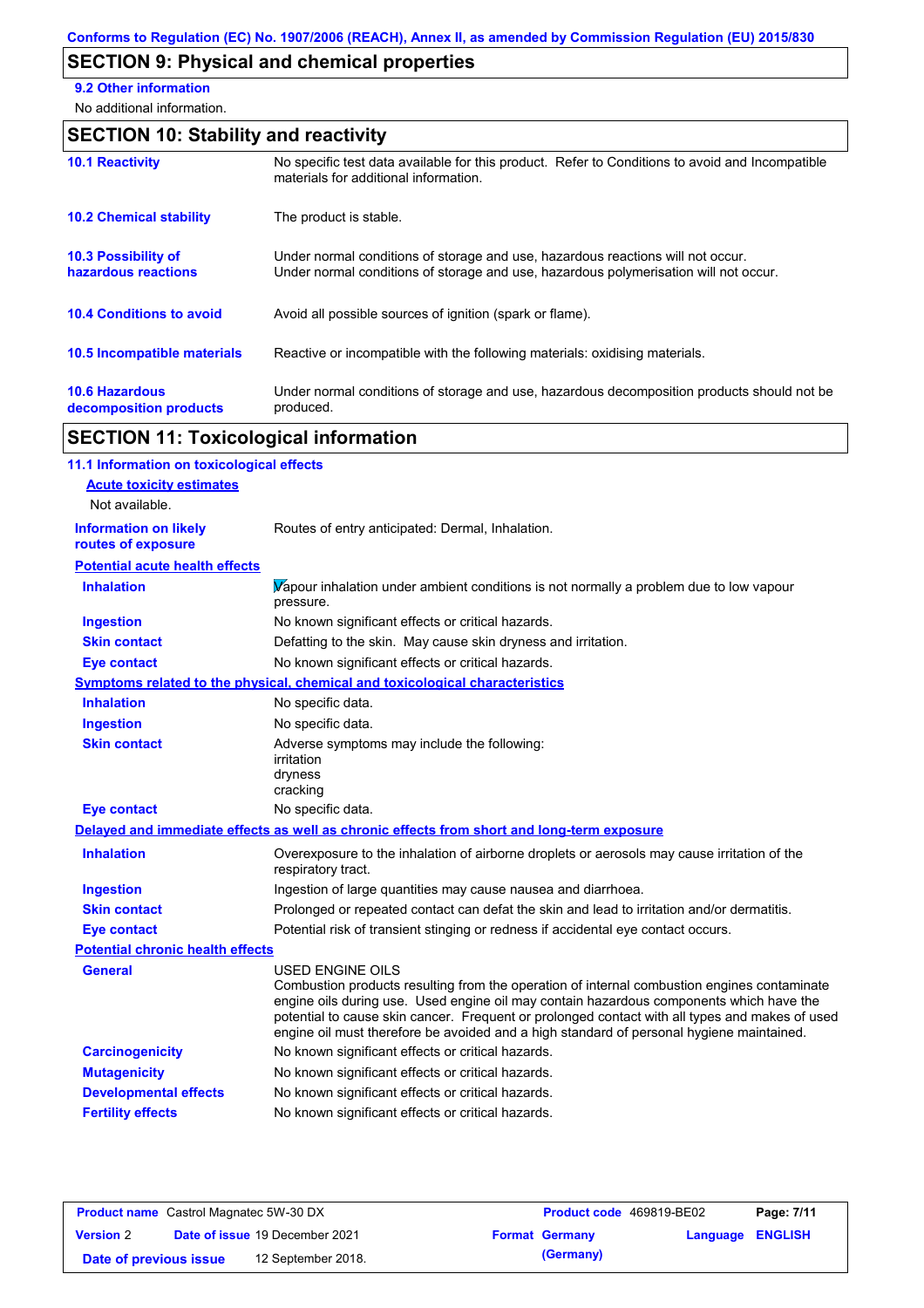#### **SECTION 12: Ecological information**

#### **12.1 Toxicity**

**Environmental hazards** Not classified as dangerous

#### **12.2 Persistence and degradability**

**Expected to be biodegradable.** 

#### **12.3 Bioaccumulative potential**

This product is not expected to bioaccumulate through food chains in the environment.

| <b>12.4 Mobility in soil</b>                                  |                                                                      |
|---------------------------------------------------------------|----------------------------------------------------------------------|
| <b>Soil/water partition</b><br>coefficient (K <sub>oc</sub> ) | Not available.                                                       |
| <b>Mobility</b>                                               | Spillages may penetrate the soil causing ground water contamination. |

#### **12.5 Results of PBT and vPvB assessment**

Product does not meet the criteria for PBT or vPvB according to Regulation (EC) No. 1907/2006, Annex XIII.

#### **12.6 Other adverse effects**

| <b>Other ecological information</b> | Spills may form a film on water surfaces causing physical damage to organisms. Oxygen |
|-------------------------------------|---------------------------------------------------------------------------------------|
|                                     | transfer could also be impaired.                                                      |

#### **SECTION 13: Disposal considerations**

#### **13.1 Waste treatment methods**

#### **Product**

**Methods of disposal**

Where possible, arrange for product to be recycled. Dispose of via an authorised person/ licensed waste disposal contractor in accordance with local regulations.

### **Hazardous waste** Yes.

#### **European waste catalogue (EWC)**

| Waste code | <b>Waste designation</b>                                         |
|------------|------------------------------------------------------------------|
| 13 02 05*  | Imineral-based non-chlorinated engine, gear and lubricating oils |

However, deviation from the intended use and/or the presence of any potential contaminants may require an alternative waste disposal code to be assigned by the end user.

#### **Packaging**

| <b>Methods of disposal</b> | Where possible, arrange for product to be recycled. Dispose of via an authorised person/<br>licensed waste disposal contractor in accordance with local regulations.                                                                    |
|----------------------------|-----------------------------------------------------------------------------------------------------------------------------------------------------------------------------------------------------------------------------------------|
| <b>Special precautions</b> | This material and its container must be disposed of in a safe way. Empty containers or liners<br>may retain some product residues. Avoid dispersal of spilt material and runoff and contact with<br>soil, waterways, drains and sewers. |
| <b>References</b>          | Commission 2014/955/EU<br>Directive 2008/98/EC                                                                                                                                                                                          |

# **SECTION 14: Transport information**

|                                                | <b>ADR/RID</b>                                       | <b>ADN</b>     | <b>IMDG</b>                        | <b>IATA</b>                       |
|------------------------------------------------|------------------------------------------------------|----------------|------------------------------------|-----------------------------------|
| 14.1 UN number                                 | Not regulated.                                       | Not regulated. | Not regulated.                     | Not regulated.                    |
| 14.2 UN proper<br>shipping name                |                                                      | -              |                                    |                                   |
| <b>14.3 Transport</b><br>hazard class(es)      |                                                      |                |                                    |                                   |
| 14.4 Packing<br>group                          |                                                      |                |                                    |                                   |
| 14.5<br><b>Environmental</b><br><b>hazards</b> | No.                                                  | No.            | No.                                | No.                               |
|                                                | <b>Product name</b> Castrol Magnatec 5W-30 DX        |                | Product code 469819-BE02           | Page: 8/11                        |
| <b>Version 2</b><br>Date of previous issue     | Date of issue 19 December 2021<br>12 September 2018. |                | <b>Format Germany</b><br>(Germany) | <b>ENGLISH</b><br><b>Language</b> |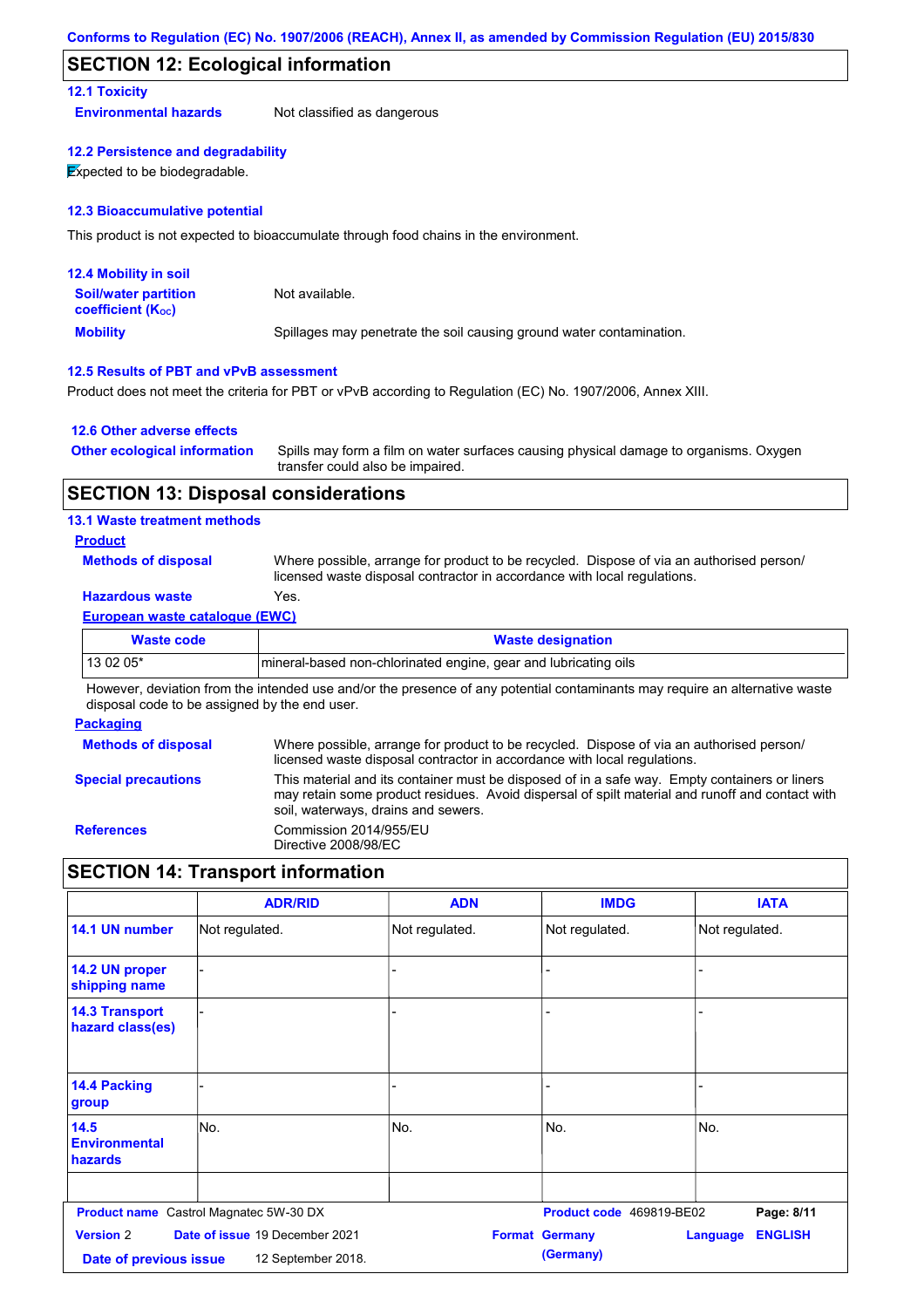| <b>SECTION 14: Transport information</b>                                                            |                 |                                                                                  |                             |                                                                                               |  |
|-----------------------------------------------------------------------------------------------------|-----------------|----------------------------------------------------------------------------------|-----------------------------|-----------------------------------------------------------------------------------------------|--|
| <b>Additional</b><br>information                                                                    |                 |                                                                                  |                             |                                                                                               |  |
|                                                                                                     |                 |                                                                                  |                             |                                                                                               |  |
| <b>14.6 Special precautions for</b><br>user                                                         | Not available.  |                                                                                  |                             |                                                                                               |  |
| <b>14.7 Transport in bulk</b><br>according to IMO<br><b>instruments</b>                             | Not available.  |                                                                                  |                             |                                                                                               |  |
| <b>SECTION 15: Regulatory information</b>                                                           |                 |                                                                                  |                             |                                                                                               |  |
| 15.1 Safety, health and environmental regulations/legislation specific for the substance or mixture |                 |                                                                                  |                             |                                                                                               |  |
| EU Regulation (EC) No. 1907/2006 (REACH)                                                            |                 |                                                                                  |                             |                                                                                               |  |
| <b>Annex XIV - List of substances subject to authorisation</b>                                      |                 |                                                                                  |                             |                                                                                               |  |
| <b>Annex XIV</b>                                                                                    |                 |                                                                                  |                             |                                                                                               |  |
| None of the components are listed.                                                                  |                 |                                                                                  |                             |                                                                                               |  |
| <b>Substances of very high concern</b>                                                              |                 |                                                                                  |                             |                                                                                               |  |
| None of the components are listed.                                                                  |                 |                                                                                  |                             |                                                                                               |  |
| EU Regulation (EC) No. 1907/2006 (REACH)                                                            |                 |                                                                                  |                             |                                                                                               |  |
| <b>Annex XVII - Restrictions</b><br>on the manufacture.                                             | Not applicable. |                                                                                  |                             |                                                                                               |  |
| placing on the market                                                                               |                 |                                                                                  |                             |                                                                                               |  |
| and use of certain                                                                                  |                 |                                                                                  |                             |                                                                                               |  |
| dangerous substances,<br>mixtures and articles                                                      |                 |                                                                                  |                             |                                                                                               |  |
| <b>Other regulations</b>                                                                            |                 |                                                                                  |                             |                                                                                               |  |
| <b>REACH Status</b>                                                                                 |                 | current requirements of REACH.                                                   |                             | The company, as identified in Section 1, sells this product in the EU in compliance with the  |  |
| <b>United States inventory</b><br>(TSCA 8b)                                                         |                 | All components are active or exempted.                                           |                             |                                                                                               |  |
| <b>Australia inventory (AIIC)</b>                                                                   |                 | All components are listed or exempted.                                           |                             |                                                                                               |  |
| <b>Canada inventory</b>                                                                             |                 | All components are listed or exempted.                                           |                             |                                                                                               |  |
| <b>China inventory (IECSC)</b>                                                                      |                 | All components are listed or exempted.                                           |                             |                                                                                               |  |
| <b>Japan inventory (CSCL)</b><br><b>Korea inventory (KECI)</b>                                      |                 | All components are listed or exempted.<br>All components are listed or exempted. |                             |                                                                                               |  |
| <b>Philippines inventory</b>                                                                        |                 | All components are listed or exempted.                                           |                             |                                                                                               |  |
| (PICCS)                                                                                             |                 |                                                                                  |                             |                                                                                               |  |
| <b>Taiwan Chemical</b><br><b>Substances Inventory</b>                                               |                 | All components are listed or exempted.                                           |                             |                                                                                               |  |
| (TCSI)<br>Ozone depleting substances (1005/2009/EU)                                                 |                 |                                                                                  |                             |                                                                                               |  |
| Not listed.                                                                                         |                 |                                                                                  |                             |                                                                                               |  |
| Prior Informed Consent (PIC) (649/2012/EU)                                                          |                 |                                                                                  |                             |                                                                                               |  |
| Not listed.                                                                                         |                 |                                                                                  |                             |                                                                                               |  |
| <b>Persistent Organic Pollutants</b><br>Not listed.                                                 |                 |                                                                                  |                             |                                                                                               |  |
| EU - Water framework directive - Priority substances<br>Mone of the components are listed.          |                 |                                                                                  |                             |                                                                                               |  |
| <b>Seveso Directive</b>                                                                             |                 |                                                                                  |                             |                                                                                               |  |
| This product is not controlled under the Seveso Directive.                                          |                 |                                                                                  |                             |                                                                                               |  |
| <b>National regulations</b>                                                                         |                 |                                                                                  |                             |                                                                                               |  |
| <b>Hazardous incident ordinance</b>                                                                 |                 |                                                                                  |                             |                                                                                               |  |
| <b>Hazard class for water</b><br><b>Prohibited Chemicals</b>                                        | $\mathbf{z}$    |                                                                                  | (classified according AwSV) |                                                                                               |  |
| <b>Regulation</b><br>(ChemVerbotsV)                                                                 |                 | Regulation (ChemVerbotsV).                                                       |                             | When placed on the market in Germany, this product is not subject to the Prohibited Chemicals |  |

| <b>Product name</b> Castrol Magnatec 5W-30 DX |  |                                       | Product code 469819-BE02 |                       | Page: 9/11       |  |
|-----------------------------------------------|--|---------------------------------------|--------------------------|-----------------------|------------------|--|
| <b>Version 2</b>                              |  | <b>Date of issue 19 December 2021</b> |                          | <b>Format Germany</b> | Language ENGLISH |  |
| Date of previous issue                        |  | 12 September 2018.                    |                          | (Germany)             |                  |  |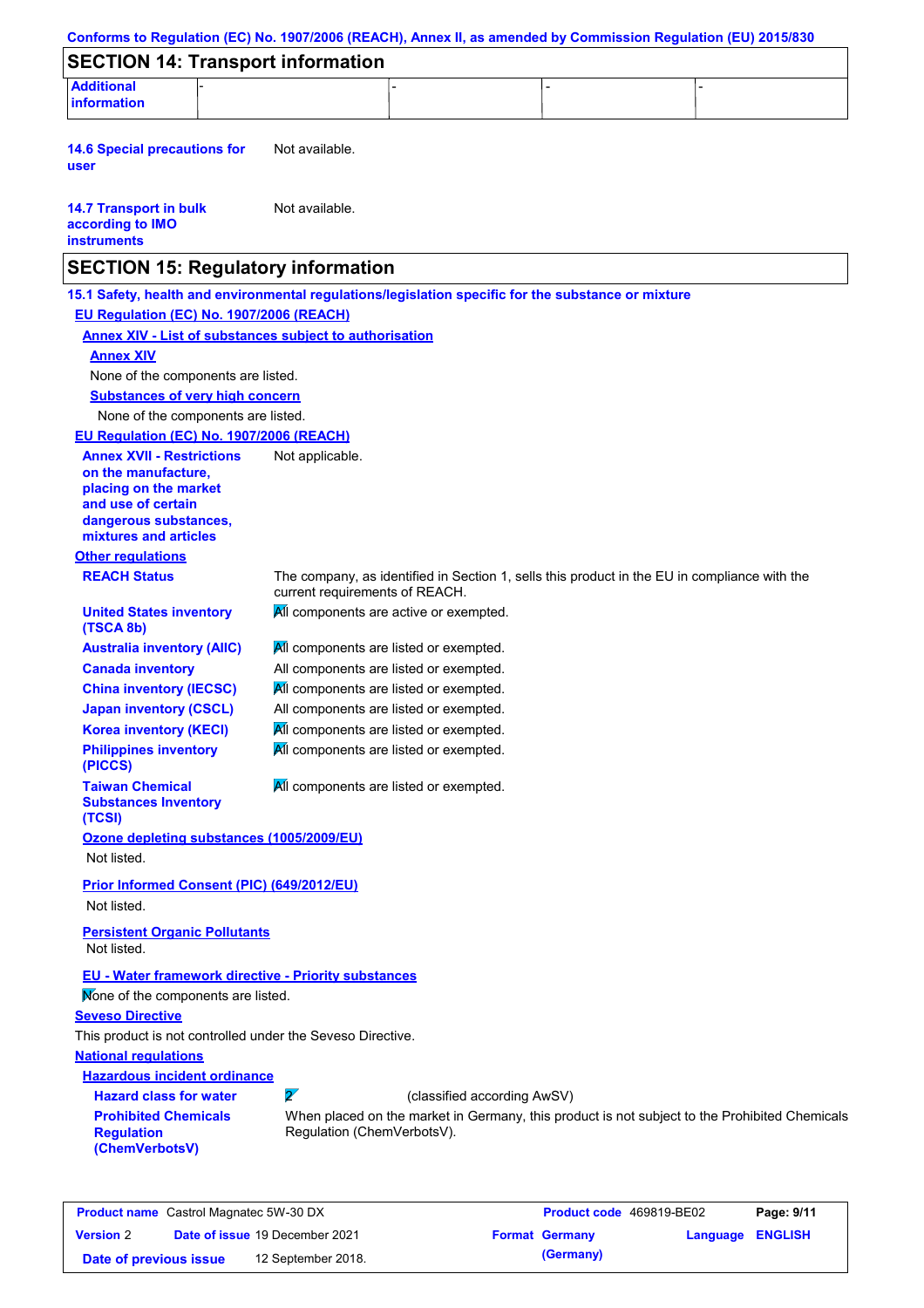| <b>15.2 Chemical safety</b> | A Chemical Safety Assessment has been carried out for one or more of the substances within  |
|-----------------------------|---------------------------------------------------------------------------------------------|
| assessment                  | this mixture. A Chemical Safety Assessment has not been carried out for the mixture itself. |

# **SECTION 16: Other information**

| <b>Abbreviations and acronyms</b> | ADN = European Provisions concerning the International Carriage of Dangerous Goods by            |
|-----------------------------------|--------------------------------------------------------------------------------------------------|
|                                   | Inland Waterway                                                                                  |
|                                   | ADR = The European Agreement concerning the International Carriage of Dangerous Goods by<br>Road |
|                                   | ATE = Acute Toxicity Estimate                                                                    |
|                                   | BCF = Bioconcentration Factor                                                                    |
|                                   | CAS = Chemical Abstracts Service                                                                 |
|                                   | CLP = Classification, Labelling and Packaging Regulation [Regulation (EC) No. 1272/2008]         |
|                                   | CSA = Chemical Safety Assessment                                                                 |
|                                   | CSR = Chemical Safety Report                                                                     |
|                                   | DMEL = Derived Minimal Effect Level                                                              |
|                                   | DNEL = Derived No Effect Level                                                                   |
|                                   | EINECS = European Inventory of Existing Commercial chemical Substances                           |
|                                   | ES = Exposure Scenario                                                                           |
|                                   | EUH statement = CLP-specific Hazard statement                                                    |
|                                   | EWC = European Waste Catalogue                                                                   |
|                                   | GHS = Globally Harmonized System of Classification and Labelling of Chemicals                    |
|                                   | IATA = International Air Transport Association                                                   |
|                                   | IBC = Intermediate Bulk Container<br><b>IMDG</b> = International Maritime Dangerous Goods        |
|                                   | LogPow = logarithm of the octanol/water partition coefficient                                    |
|                                   | MARPOL = International Convention for the Prevention of Pollution From Ships, 1973 as            |
|                                   | modified by the Protocol of 1978. ("Marpol" = marine pollution)                                  |
|                                   | OECD = Organisation for Economic Co-operation and Development                                    |
|                                   | PBT = Persistent, Bioaccumulative and Toxic                                                      |
|                                   | <b>PNEC = Predicted No Effect Concentration</b>                                                  |
|                                   | REACH = Registration, Evaluation, Authorisation and Restriction of Chemicals Regulation          |
|                                   | [Regulation (EC) No. 1907/2006]                                                                  |
|                                   | RID = The Regulations concerning the International Carriage of Dangerous Goods by Rail           |
|                                   | RRN = REACH Registration Number                                                                  |
|                                   | SADT = Self-Accelerating Decomposition Temperature                                               |
|                                   | SVHC = Substances of Very High Concern                                                           |
|                                   | STOT-RE = Specific Target Organ Toxicity - Repeated Exposure                                     |
|                                   | STOT-SE = Specific Target Organ Toxicity - Single Exposure                                       |
|                                   | $TWA = Time$ weighted average<br>UN = United Nations                                             |
|                                   | $UVCB = Complex\;hydrocarbon\; substance$                                                        |
|                                   | VOC = Volatile Organic Compound                                                                  |
|                                   | vPvB = Very Persistent and Very Bioaccumulative                                                  |
|                                   | Varies = may contain one or more of the following 64741-88-4 / RRN 01-2119488706-23,             |
|                                   | 64741-89-5 / RRN 01-2119487067-30, 64741-95-3 / RRN 01-2119487081-40, 64741-96-4/ RRN            |
|                                   | 01-2119483621-38, 64742-01-4 / RRN 01-2119488707-21, 64742-44-5 / RRN                            |
|                                   | 01-2119985177-24, 64742-45-6, 64742-52-5 / RRN 01-2119467170-45, 64742-53-6 / RRN                |
|                                   | 01-2119480375-34, 64742-54-7 / RRN 01-2119484627-25, 64742-55-8 / RRN                            |
|                                   | 01-2119487077-29, 64742-56-9 / RRN 01-2119480132-48, 64742-57-0 / RRN                            |
|                                   | 01-2119489287-22, 64742-58-1, 64742-62-7 / RRN 01-2119480472-38, 64742-63-8,                     |
|                                   | 64742-65-0 / RRN 01-2119471299-27, 64742-70-7 / RRN 01-2119487080-42, 72623-85-9 /               |
|                                   | RRN 01-2119555262-43, 72623-86-0 / RRN 01-2119474878-16, 72623-87-1 / RRN                        |
|                                   | 01-2119474889-13                                                                                 |

#### **Procedure used to derive the classification according to Regulation (EC) No. 1272/2008 [CLP/GHS]**

| <b>Classification</b>                                                      |                                | <b>Justification</b>                  |                                               |          |                |  |
|----------------------------------------------------------------------------|--------------------------------|---------------------------------------|-----------------------------------------------|----------|----------------|--|
| Not classified.                                                            |                                |                                       |                                               |          |                |  |
| H <sub>304</sub><br><b>Full text of abbreviated H</b><br><b>statements</b> |                                |                                       | May be fatal if swallowed and enters airways. |          |                |  |
| Asp. Tox. 1<br><b>Full text of classifications</b><br>[CLP/GHS]            |                                | <b>ASPIRATION HAZARD - Category 1</b> |                                               |          |                |  |
| <b>History</b>                                                             |                                |                                       |                                               |          |                |  |
| <b>Product name</b> Castrol Magnatec 5W-30 DX                              |                                |                                       | Product code 469819-BE02                      |          | Page: 10/11    |  |
| <b>Version 2</b>                                                           | Date of issue 19 December 2021 |                                       | <b>Format Germany</b>                         | Language | <b>ENGLISH</b> |  |
| 12 September 2018.<br>Date of previous issue                               |                                |                                       | (Germany)                                     |          |                |  |